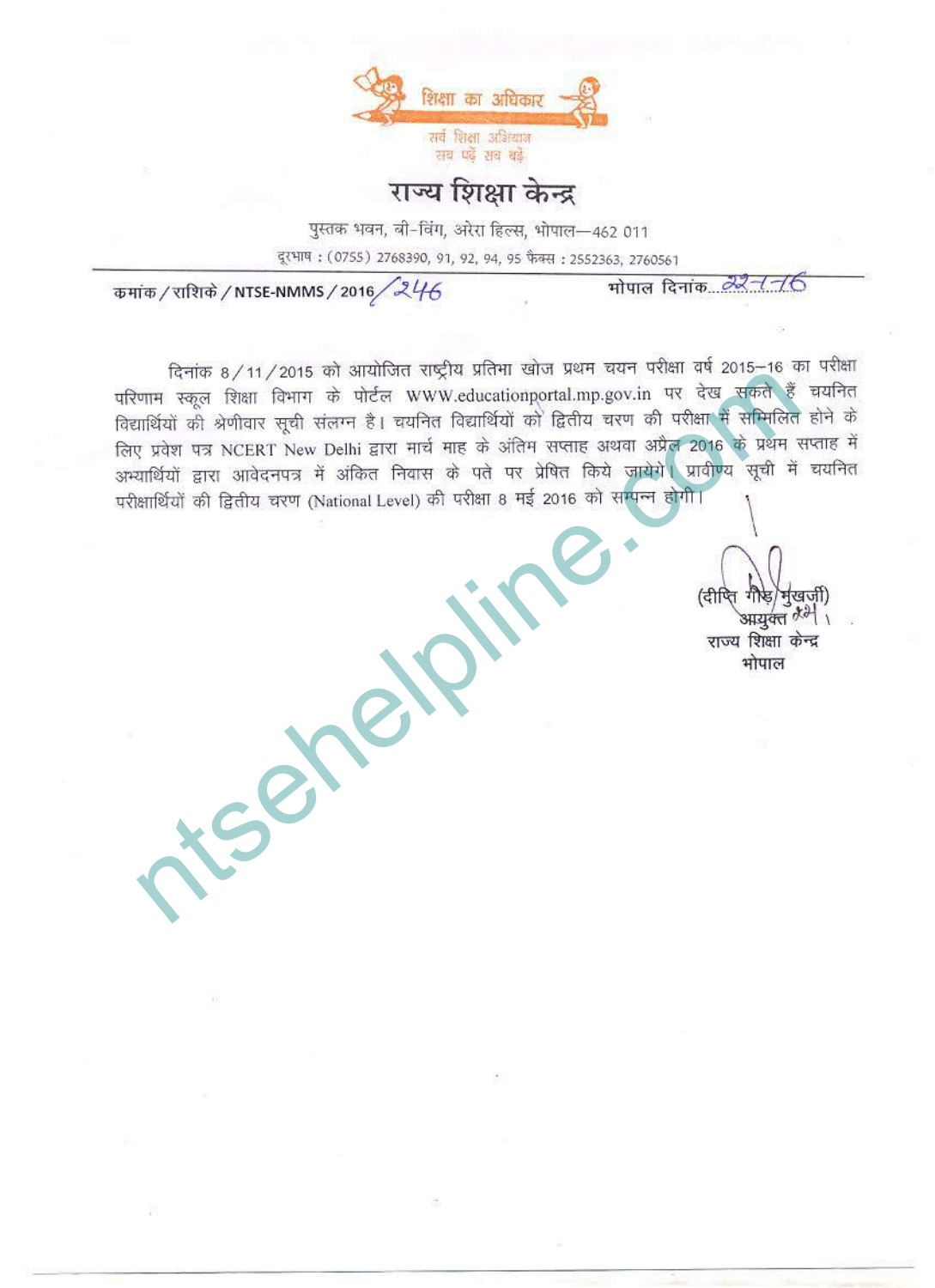## STATE LEVEL NATIONAL TALENT SEARCH EXAMINATION 2015-16 (MERIT LIST)

| SL.<br>NO.      | Roll<br>Number           | Name of the Candidate District |         | Address of Candidate                                                                                                | Address of the School                                                                   | School Gender<br>Code | Area of<br>Residence<br>(Rural &<br>Urban) | Caste<br>Category<br>(Please<br>Verify and<br>Attached the<br>Ccertificate) | Disability<br>Status<br>(Please<br>Verify and<br>accached the<br>certificate) | MAT<br>MARKS | SAT<br><b>MARKS</b> | Total |
|-----------------|--------------------------|--------------------------------|---------|---------------------------------------------------------------------------------------------------------------------|-----------------------------------------------------------------------------------------|-----------------------|--------------------------------------------|-----------------------------------------------------------------------------|-------------------------------------------------------------------------------|--------------|---------------------|-------|
|                 |                          | 038160410304 AYUSH MANGAL      | Gwalior | INFRONT OF JIWAJI GANJ<br>POLICE CHOWKI, JIWAJI GANJ MORAR GWALIOR, Gwalior-<br>LASHKAR GWALIOR, Gwalior-<br>474001 | ST PAUL MORAR GWALIOR,<br>474006                                                        |                       | 2                                          |                                                                             | $\overline{4}$                                                                | 47           | 98                  | 145   |
| 2               |                          | 038162304064 SANJANA MISHRA    | Bhopal  | E 5 / 67, ARERA COLONY,<br>Bhopal- 462016                                                                           | CARMEL CONVENT SR<br>SECONDRY SCHOOL BHEL<br>BHOPAL, GOVINDPURA BHEL,<br>Bhopal- 462023 |                       | 2                                          | $\mathbf{1}$                                                                | $\overline{4}$                                                                | 47           | 96                  | 143   |
|                 | 038161505054 SAMYAK SHAH |                                | Indore  | 2, GULMOHAR EXT BEHIND<br>SAKET, Indore- 452018                                                                     | CHOITHRAM SCHOOL, MANIK<br>BAGH, Indore- 452014                                         |                       | 2)                                         | $\overline{1}$                                                              | $\overline{4}$                                                                | 49           | 94                  | 143   |
|                 | 038161504112 SAMYAK JAIN |                                | Indore  | B 17 SUBH LABH AVENUE,<br>VAIBHAV NAGAR KANADIA<br>ROAD, Indore- 452001                                             | DELHI PUBLIC SCHOOL,<br>NIPANIA, Indore- 452016                                         |                       | 2                                          | $\mathbf{1}$                                                                | $\overline{4}$                                                                | 49           | 94                  | 143   |
| 5               |                          | 038162304008 ASHUTOSH VARSHNEY | Bhopal  | 10-BEHIND OF AAINA<br>BANGLOW, AKBARPUR, KOLAR<br>ROAD BHOPAL, Bhopal-<br>462042                                    | CAMPION SCHOOL,<br>E-7, ARERA COLONY.<br>BHOPAL, Bhopal- 462016                         |                       | 2                                          | $\mathbf{1}$                                                                | $\overline{4}$                                                                | 48           | 95                  | 143   |
|                 |                          | 038162306110 SAMPADA SINHA     | Bhopal  | 221 RACHNA NAGAR<br>GOVINDPURA, BHOPAL,<br>Bhopal- 462023                                                           | ST JOSEPHS CONVENT SR<br>SECONDARY SCHOOL IDGHA<br>HILLS, BHOPAL, Bhopal-<br>462001     |                       | 2                                          | 1                                                                           | $\overline{4}$                                                                | 46           | 96                  | 142   |
|                 |                          | 038160411034 SARTHAK TRIPATHI  | Gwalior | 73 SAKET NAGAR, TANSEN<br>ROAD, Gwalior- 474002                                                                     | CENTRAL ACADEMY SCHOOL,<br>ADITYAPURAM OPP DD<br>NAGAR, Gwalior- 474006                 |                       | 2                                          | $\mathbf{1}$                                                                | $\overline{4}$                                                                | 47           | 95                  | 142   |
| R.              |                          | 038162305338 SAKSHI PRADYUMN   | Bhopal  | 507 RAILWAY OFFICERS<br>COLONY, HABIBGANJ BHOPAL,<br>Bhopal- 462024                                                 | THE SANSKAAR VALLEY<br>SCHOOL, CHANDANPURA,<br>Bhopal- 462016                           | 2                     | 2                                          | $\mathbf{1}$                                                                | $\overline{4}$                                                                | 47           | 94                  | 141   |
| 19              | 038162305128 APOORVA RAJ |                                | Bhopal  | A-180, SHAHPURA, Bhopal-<br>462039                                                                                  | CAMPION SCHOOL, E-7<br>ARERA COLONY, Bhopal-<br>462016                                  | 2                     | $\overline{c}$                             | $\mathbf{1}$                                                                | 4                                                                             | 46           | 95                  | 141   |
| 10 <sub>1</sub> |                          | 038162306279 KAUSTUBH TRAPATHI | Bhopal  | B 232 PUSHPA NAGAR COLONY, BAL BHARATI PUBLIC<br>BHOPAL, Bhopal- 462010                                             | SCHOOL, BHOPAL, Bhopal-<br>462010                                                       |                       | 2                                          | $\mathbf{1}$                                                                | $\overline{4}$                                                                | 48           | 93                  | 141   |

्यान्<u>मिन्न</u><br>लायसन अधिकारी राष्ट्रीय प्रतिभा खोज परोक्षा<br>राज्य शिक्षा केन्द्र, भोपाल (म.प्र.)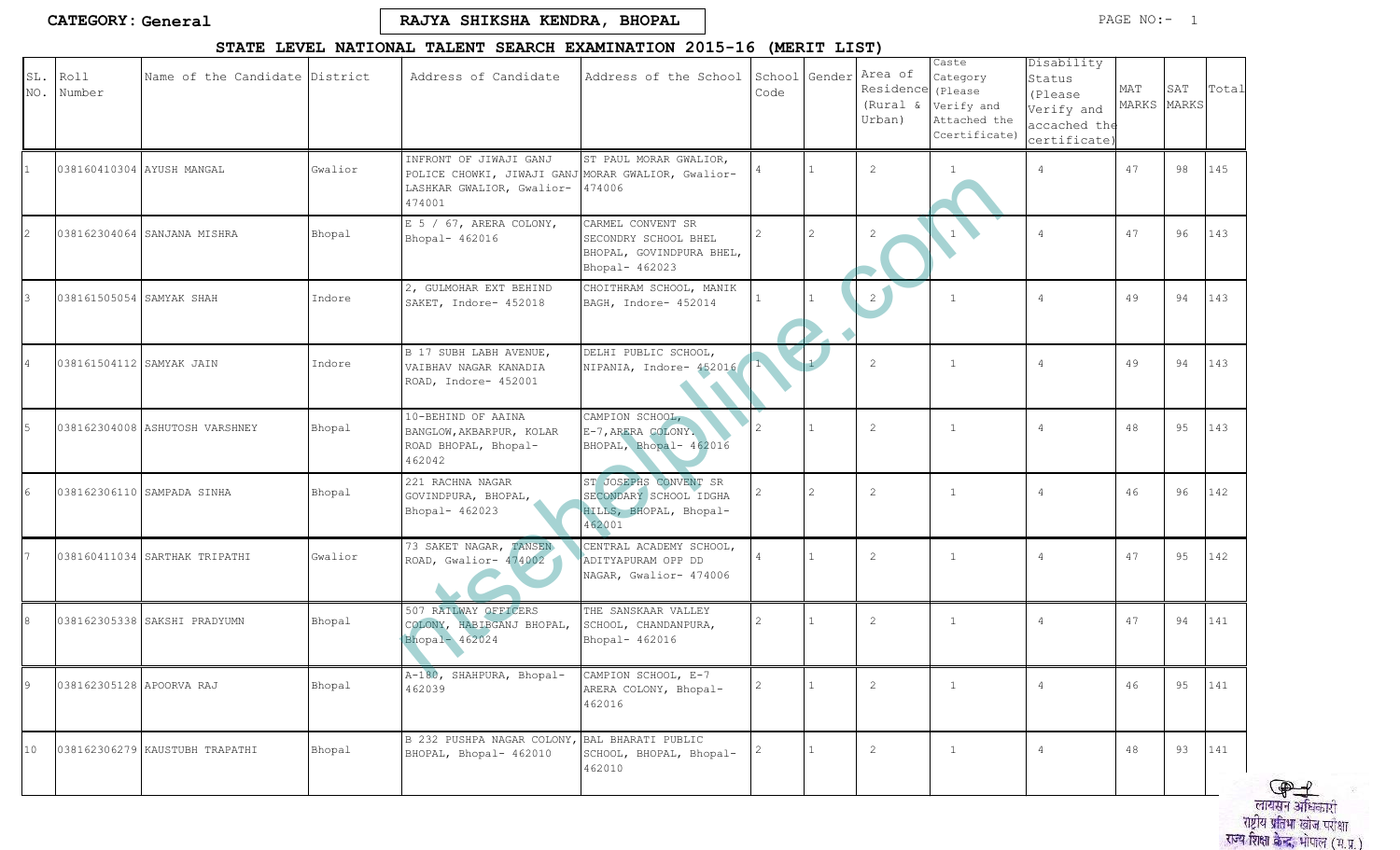## STATE LEVEL NATIONAL TALENT SEARCH EXAMINATION 2015-16 (MERIT LIST)

| SL.<br>NO. | Roll<br>Number           | Name of the Candidate District |           | Address of Candidate                                                                            | Address of the School                                                     | Code | School Gender | Area of<br>Residence (Please<br>(Rural &<br>Urban) | Caste<br>Category<br>Verify and<br>Attached the<br>Ccertificate) | Disability<br>Status<br>(Please<br>Verify and<br>accached the<br>certificate) | MAT<br>MARKS | SAT<br><b>MARKS</b> | Total |
|------------|--------------------------|--------------------------------|-----------|-------------------------------------------------------------------------------------------------|---------------------------------------------------------------------------|------|---------------|----------------------------------------------------|------------------------------------------------------------------|-------------------------------------------------------------------------------|--------------|---------------------|-------|
| 11         |                          | 038160407643 ARCHIT AGARWAL    | Gwalior   | E 2 SITE NO 1 CITY CENTRE, ST PAULS SCHOOL, MORAR,<br>GWALIOR, Gwalior- 474011                  | Gwalior- 474006                                                           |      |               | 2                                                  |                                                                  | $\overline{4}$                                                                | 47           | 94                  | 141   |
| 12         |                          | 038161514573 SANDHYA SINGH     | Indore    | C-16/4 RRCAT COLONY,<br>INDORE, Indore- 452013                                                  | AECS RRCAT COLONY<br>INDORE, INDORE, Indore-<br>452013                    |      | 2             | 2                                                  |                                                                  | $\overline{4}$                                                                | 48           | 93                  | 141   |
| 13         | 038162201280 ALOK MUNSHI |                                | Burhanpur | HOUSE NO. 419,<br>MAHAJANAPETH BURHANPUR,<br>Burhanpur- 450331                                  | MACRO VISION ACADEMY,<br>MOHAMMADPURA, BURHANPUR,<br>Burhanpur- 450331    |      |               | $\overline{2}$                                     | $\mathbf{1}$                                                     | $\overline{4}$                                                                | 48           | 93                  | 141   |
| 14         |                          | 038162305421 SARTHAK ARORA     | Bhopal    | C-101 EMERALD PARK CITY<br>NEAR AIIMS BAG SEWANIA,<br>BHOPAL, Bhopal- 462043                    | CAMPION SCHOOL E7 ARERA<br>COLONY BHOPAL, BHOPAL,<br>Bhopal- 462016       |      |               | 2                                                  | $\mathbf{1}$                                                     | $\overline{4}$                                                                | 48           | 93                  | 141   |
| 15         |                          | 038162301181 KRIZ DERYLL MOSES | Bhopal    | G 175 REGAL HOUSE SOS,<br>PIPLANI, Bhopal- 462021                                               | ST MONTFORT, PATEL<br>NAGAR, Bhopal- 462021                               |      |               | 2                                                  | $\mathbf{1}$                                                     | $\overline{4}$                                                                | 47           | 94                  | 141   |
| 16         |                          | 038160901314 DIVYANSH PANT     | Dewas     | 122, GANGA NAGAR DEWAS,<br>Dewas- 455001                                                        | VINDHYACHAL ACADEMY, 2<br>RAM NAGAR EXT DEWAS,<br>Dewas- 455001           |      |               | 2                                                  | $\mathbf{1}$                                                     | $\overline{4}$                                                                | 47           | 94                  | 141   |
| 17         |                          | 038161507368 PIYUSH JOSHI      | Indore    | 400/13 MEGHDOOT NAGAR NEAR AJMERA MUKESH NEMI CHAND<br>BAJRANG NAGAR, INDORE,<br>Indore- 452011 | BHAI SCHOOL SCH NO 54<br>AB, INDORE, Indore-<br>452010                    |      |               | 2                                                  | $\mathbf{1}$                                                     | $\overline{4}$                                                                | 47           | 93                  | 140   |
| 18         |                          | 038160901293 SHIVANSH LAAD     | Dewas     | 182, GAYATRI BIHAR, Dewas-<br>455001                                                            | VINDHYACHAL ACADEMY,<br>DEWAS, Dewas- 455001                              | 9    |               | $\overline{c}$                                     | $\mathbf{1}$                                                     | $\overline{4}$                                                                | 46           | 94                  | 140   |
| 19         |                          | 038162310219 ANIRUDDHA CHIDAR  | Bhopal    | F 90/16 2ND STOP, TULSI<br>NAGAR, Bhopal- 462003                                                | JAWAHAR LAL NEHRU H S<br>SCHOOL, HABIBGANJ BHEL<br>BHOPAL, Bhopal- 462024 |      |               | $\overline{c}$                                     | 2                                                                | 4                                                                             | 47           | 93                  | 140   |
| 20         |                          | 038161510497 ANANYA PASSI      | Indore    | 139 INDRAPURI COLONY, 203 CHOITHRAM SCHOOL, 5<br>UTKARSH APPARTMENT,<br>Indore- 452001          | MANIK BAGH ROAD, Indore-<br>452014                                        |      |               | 2                                                  | $\mathbf{1}$                                                     | $\overline{4}$                                                                | 47           | 92                  | 139   |